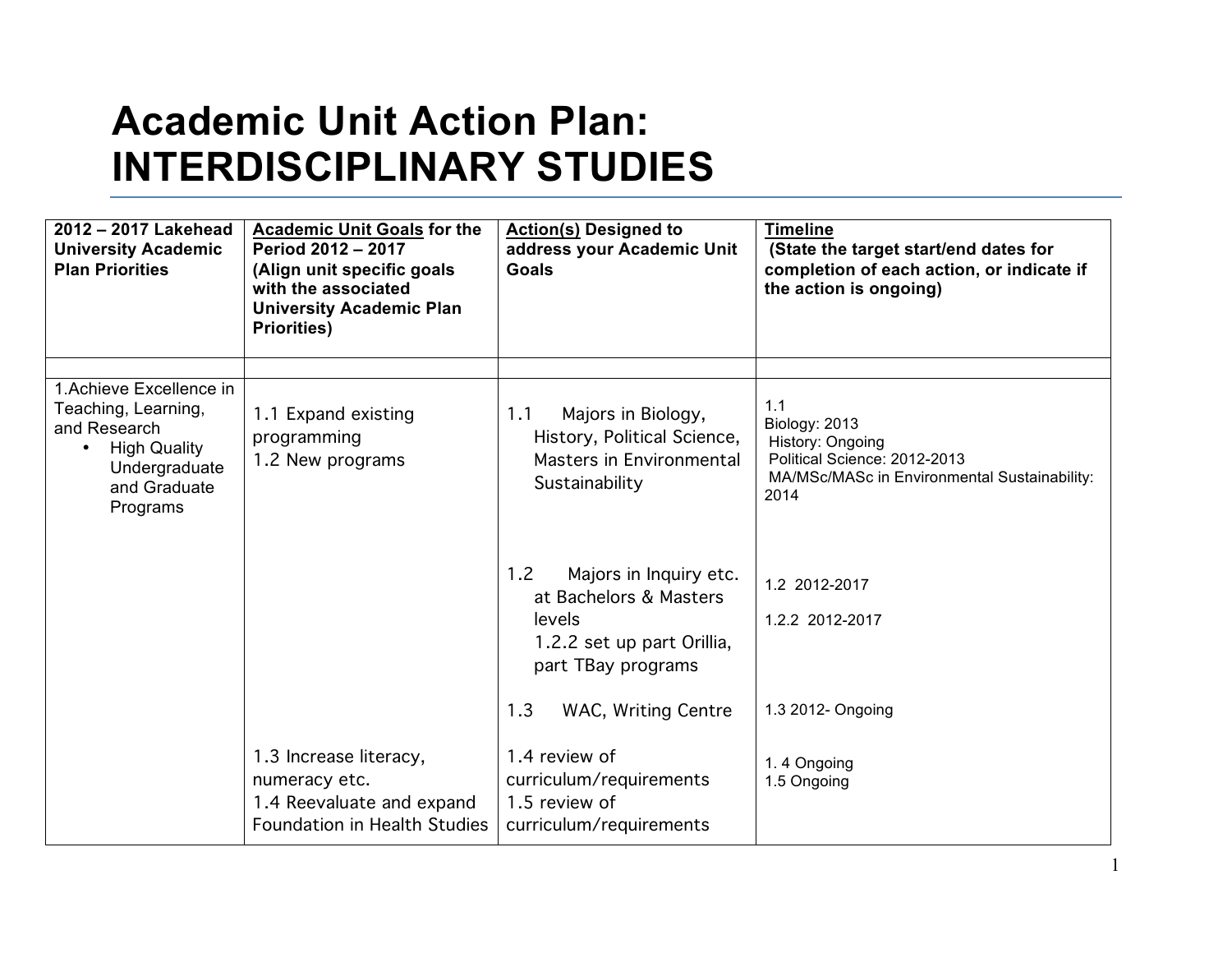|                                                                | 1.5 Offer and populate<br>more Science courses -<br>greater balance between<br>Arts and Science<br>1.6 Criminology major<br>1.7 Increase capacity for<br>undergraduate research                                    | 1.6 Waiting for Ministry<br>decision<br>1.7 Expand library holdings,<br>more lab facilities                                                                                                                                                                                                                                                                                                               | 1.6 2012- Ongoing<br>1.7 Ongoing                                                                      |
|----------------------------------------------------------------|--------------------------------------------------------------------------------------------------------------------------------------------------------------------------------------------------------------------|-----------------------------------------------------------------------------------------------------------------------------------------------------------------------------------------------------------------------------------------------------------------------------------------------------------------------------------------------------------------------------------------------------------|-------------------------------------------------------------------------------------------------------|
| Engaged and<br>Successful<br>Students,<br>Faculty and<br>Staff | 1.1 Create more coherent<br>expectations for BASc &<br><b>HBASc students</b><br>1.2 Increase community<br>engagement<br>1.3 Engage Faculty<br>1.4 Engage Alumni<br>1.5 Increase Department<br>and Campus coherence | 1.1 Office of Institutional<br>Analysis survey focused on<br>similar theme<br>1.2 Community Service<br>Learning and Co-op<br>1.3 Involve more Faculty in<br>campus events, promotions,<br>recruitment etc.<br>1.4 Work with Alumni<br>Affairs - track students.<br>1.5 More events, both<br>academic and non-academic,<br>set up yearly calendar for<br>Faculty to take part in at<br>least 1 event/year. | 1.1 2012- Ongoing<br>1.2 2012- Ongoing<br>1.3 2012- Ongoing<br>1.4 2012- Ongoing<br>1.5 2012- Ongoing |
|                                                                | 1.6 Increase number of Co-<br>op programs<br>1.7 Support faculty<br>research                                                                                                                                       | 1.6 Explore Co-op<br>opportunities in Simcoe<br>County through research<br>partnerships<br>1.7 Increased funding for<br>research for faculty, increase<br>library holdings and lab<br>space, establish an                                                                                                                                                                                                 | 1.6 2012- Ongoing<br>1.7 2012- Ongoing                                                                |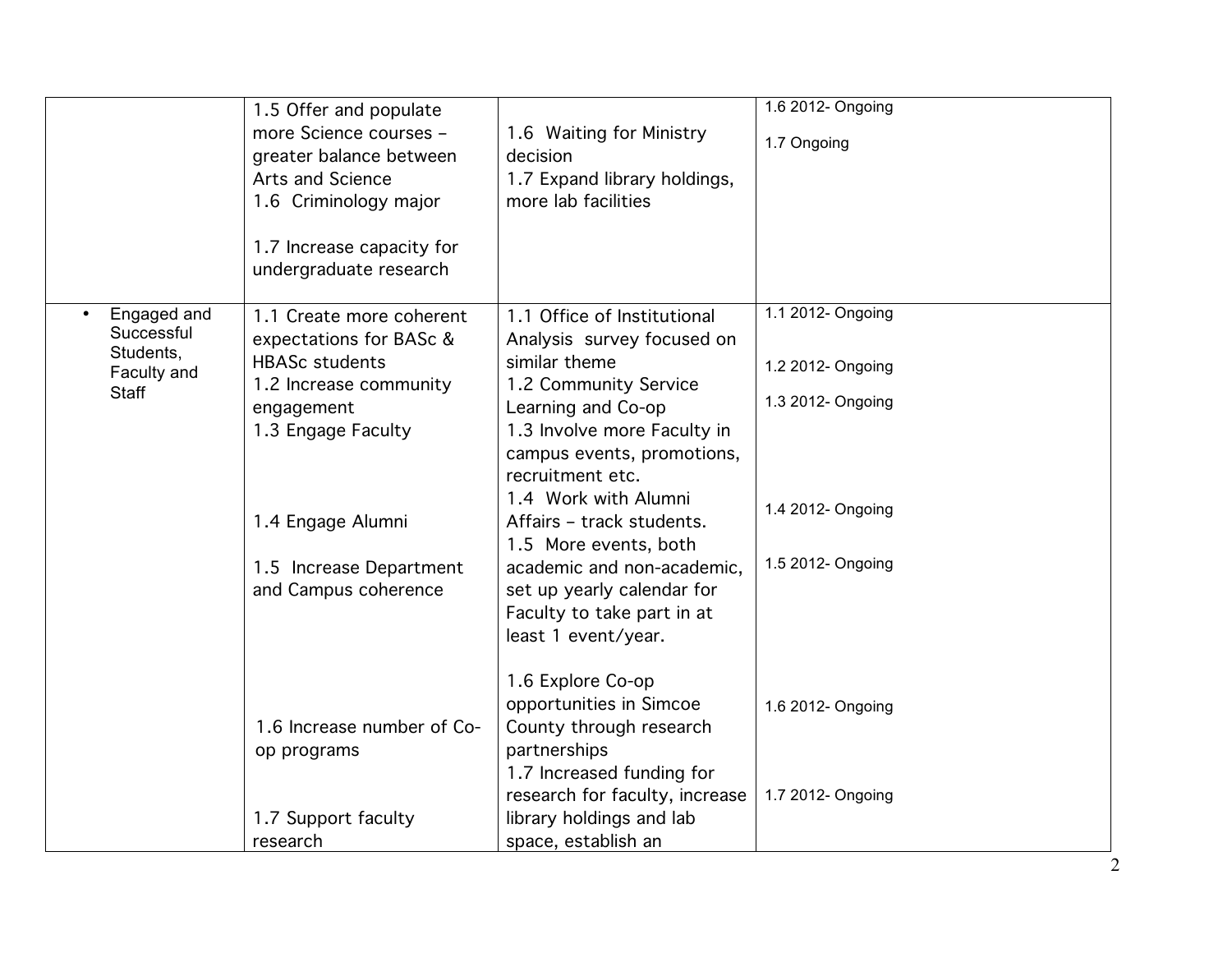|  |                                                                   |                                                                                                   | <b>Environmental Research</b><br>Laboratory<br>1.8 Increase number of                                                                                                                                                                                                                                           |                                      |
|--|-------------------------------------------------------------------|---------------------------------------------------------------------------------------------------|-----------------------------------------------------------------------------------------------------------------------------------------------------------------------------------------------------------------------------------------------------------------------------------------------------------------|--------------------------------------|
|  | 1.8 Create opportunities<br>for Faculty-Student                   | seminar courses<br>1.9 Increase funding for<br>Guest lecturers/speakers<br>1.10 Offer small scale | 1.8 2012-Ongoing                                                                                                                                                                                                                                                                                                |                                      |
|  |                                                                   |                                                                                                   | 1.9 2012-Ongoing                                                                                                                                                                                                                                                                                                |                                      |
|  |                                                                   | interaction                                                                                       | certificate programs such as                                                                                                                                                                                                                                                                                    | 1.10 2012-Ongoing                    |
|  |                                                                   | 1.9 Enhance external                                                                              | Certificate of Excellence (e.g.                                                                                                                                                                                                                                                                                 |                                      |
|  |                                                                   | academic engagement                                                                               | in GIS)                                                                                                                                                                                                                                                                                                         |                                      |
|  |                                                                   | 1.10 Invite community                                                                             | 1.11 Math across the                                                                                                                                                                                                                                                                                            | 1.11 2012-Ongoing                    |
|  |                                                                   | participation in courses                                                                          | curriculum                                                                                                                                                                                                                                                                                                      |                                      |
|  |                                                                   |                                                                                                   |                                                                                                                                                                                                                                                                                                                 |                                      |
|  |                                                                   | 1.11 Increase student                                                                             |                                                                                                                                                                                                                                                                                                                 |                                      |
|  |                                                                   | competency in Mathematics                                                                         |                                                                                                                                                                                                                                                                                                                 |                                      |
|  | Intense<br>Research,<br>Scholarly and<br><b>Creative Activity</b> | 1.1 Promote Research<br>partnerships                                                              | 1.1 Interdisciplinary<br>Research Centre - Research<br>Centre for Sustainable<br>Communities (ASAP) - 3<br>pillars: Environmental<br>Sustainability, Social Justice,<br><b>Political Economy</b><br>Establish Environmental<br>Research Laboratory and<br>increase Graduate Research<br>Establish Research Fair | 1.12014                              |
|  |                                                                   | 1.2 Increased funding for<br>research for faculty                                                 | 1.2 Create an Office of<br>Research in Orillia<br>1.3 increase funding for<br>quest lecturers                                                                                                                                                                                                                   | 1.2 2012-Ongoing<br>1.3 2012-Ongoing |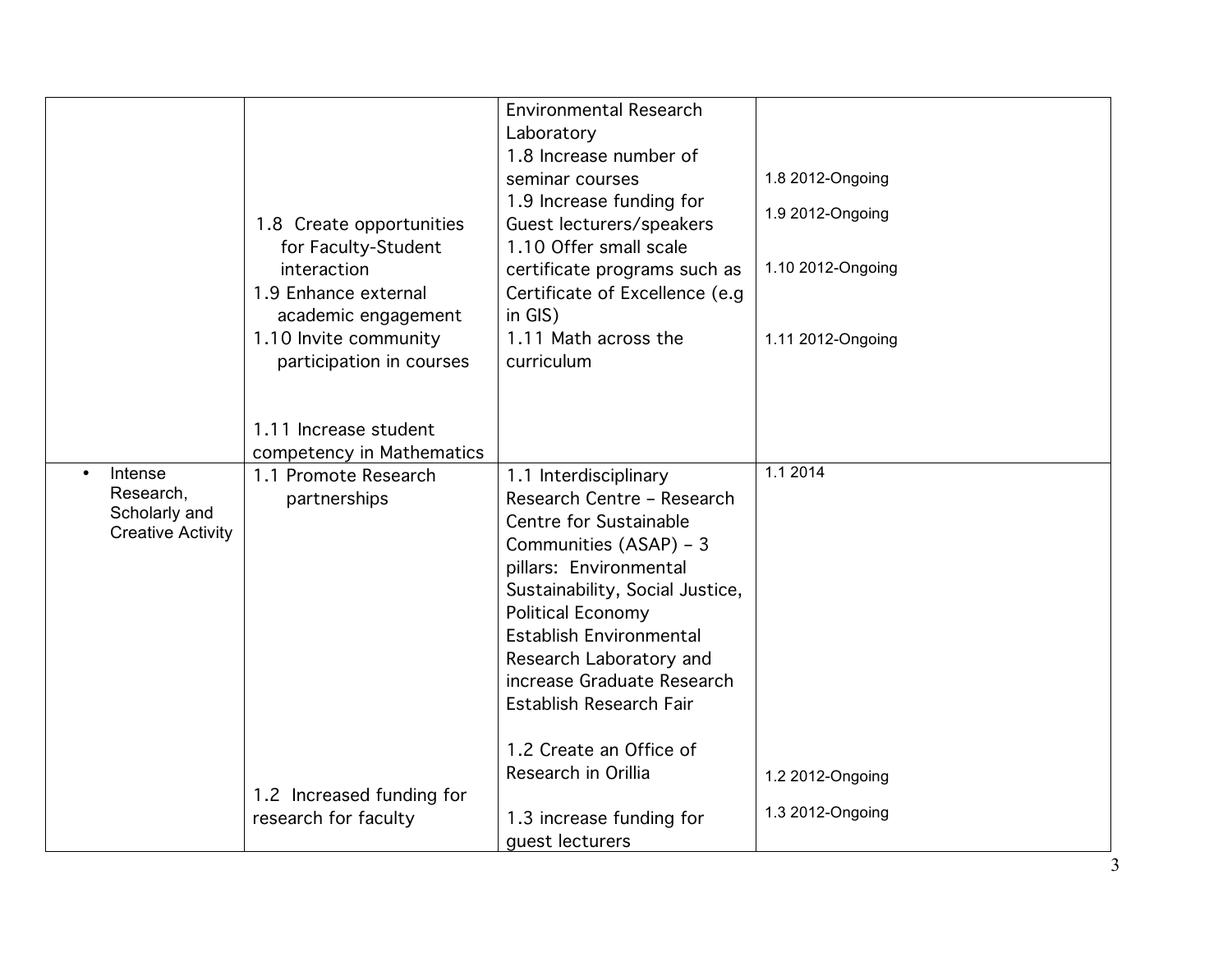|                                                                             | 1.3 Enhance external<br>academic engagement<br>1.4 encourage<br>undergraduate research and<br>research assistantships | 1.4 Establish Environmental<br><b>Research Laboratory</b>                                                                          | 1.4 2012-Ongoing                                  |  |  |
|-----------------------------------------------------------------------------|-----------------------------------------------------------------------------------------------------------------------|------------------------------------------------------------------------------------------------------------------------------------|---------------------------------------------------|--|--|
| 2.Extend Community<br>Engagement and<br>Outreach                            | 2.1 Increase presence in<br>Orillia                                                                                   | 2.1 Set up Learning Café in<br>Downtown Orillia                                                                                    | 2.1 2014                                          |  |  |
|                                                                             | 2.2 Continue HUM 101<br>2.3 reinstate 3i series and<br>continue SOS (Summer Of<br>Sustainability) series              | 2.2 extend HUM 101 over<br>more terms.<br>2.3 offer more lectures,<br>roundtables, discussions<br>geared towards the<br>community. | 2.2 One term ongoing - extension 2014<br>2.3 2012 |  |  |
| 3. Strengthen our<br><b>Commitment to Social</b><br>Justice                 | 3.1 Connect with Law School                                                                                           | 3.1 Offer law courses, pre<br>law                                                                                                  | 3.1 Ongoing                                       |  |  |
|                                                                             | 3.2 HUM 101                                                                                                           | 3.2 Continue offering the<br>program<br>3.3 Expand curriculum                                                                      | 3.2 Ongoing                                       |  |  |
|                                                                             | 3.3 Curriculum reflecting<br>social justice content                                                                   | reflecting social justice<br>through existing programs                                                                             | 3.3 Ongoing                                       |  |  |
|                                                                             | 3.4 Summer of<br><b>Sustainability Series (SOS)</b>                                                                   | 3.4 Continue offering SOS<br>series                                                                                                | 3.4 Ongoing                                       |  |  |
| 4. Enhance our Support<br>of First Nations, Métis<br>and Inuit (Aboriginal) | 4.1 Have more Aboriginal<br>content in our                                                                            | 4.1 offer Aboriginal content<br>"Across the Curriculum"                                                                            | 4.1 2012-Ongoing                                  |  |  |
| <b>Students</b>                                                             | courses/curriculum and<br>outreach                                                                                    | 4.1.1 Host an annual Pow<br>Wow                                                                                                    | 4.1.1 Ongoing                                     |  |  |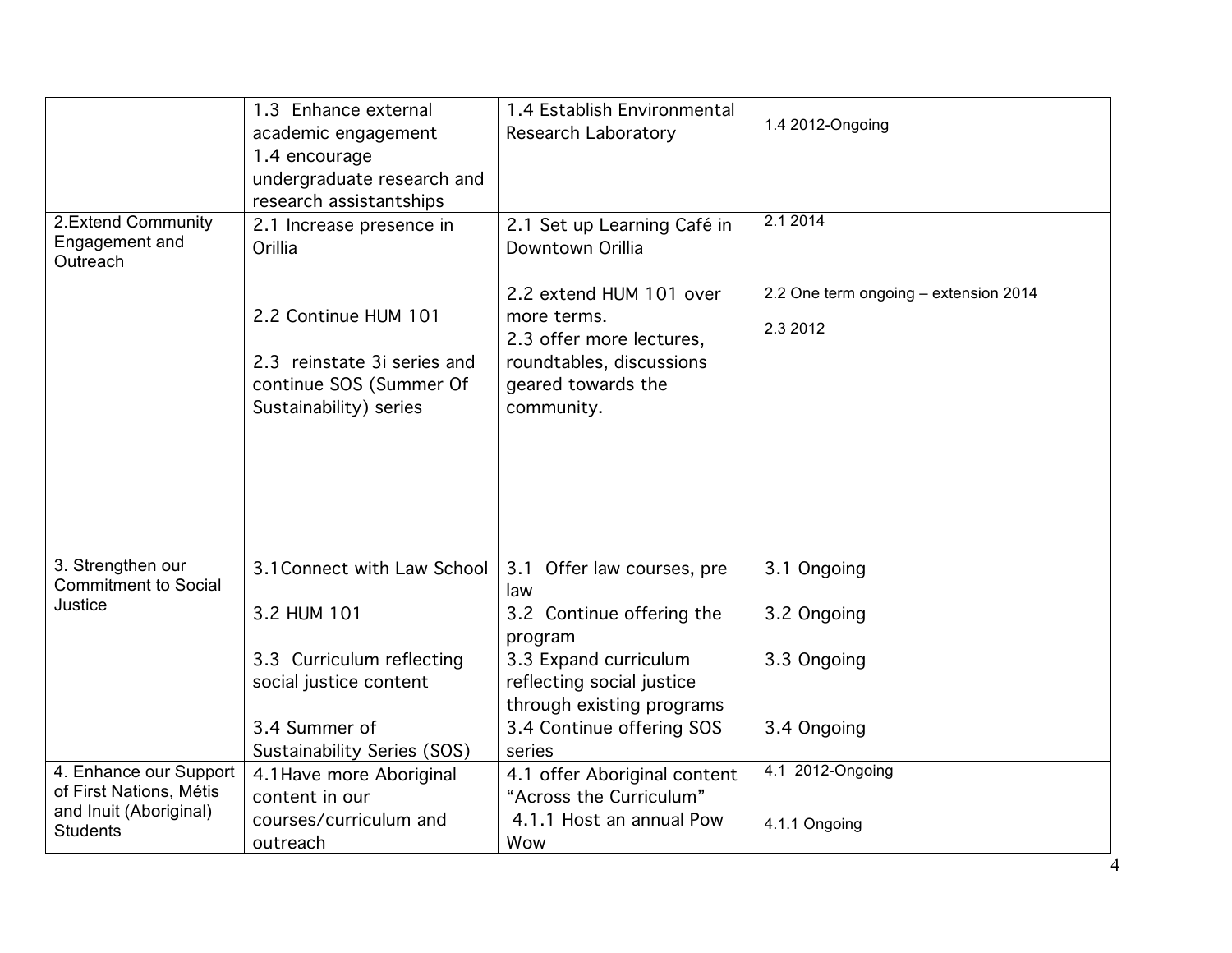|                            | 4.2 Increase dept.<br>involvement in Aboriginal<br><b>Initiatives</b><br>4.3 Research collaboration<br>with aboriginal<br>communities/stakeholders<br>4.4 Offer courses in<br>Aboriginal Languages | 4.2 Encourage students and<br>faculty to attend aboriginal<br>teachings<br>4.3 consult with Aboriginal<br>community more regularly<br>regarding research interests<br>and needs<br>4.4 Promote Lakehead's<br>capacity to teach Aboriginal<br>Languages | 4.2 2012-Ongoing<br>4.3 2012-Ongoing<br>4.4 2012-Ongoing |
|----------------------------|----------------------------------------------------------------------------------------------------------------------------------------------------------------------------------------------------|--------------------------------------------------------------------------------------------------------------------------------------------------------------------------------------------------------------------------------------------------------|----------------------------------------------------------|
| 5. Expand our              | 5.1 Increase International                                                                                                                                                                         | 5.1 Continue the activities                                                                                                                                                                                                                            | 5.1 2012-Ongoing                                         |
| <b>International Reach</b> | exchange                                                                                                                                                                                           | of the IS International<br><b>Exchange Committee</b>                                                                                                                                                                                                   |                                                          |
|                            | 5.2 Recruit International<br><b>Students</b>                                                                                                                                                       | 5.2.1 Delegated faculty to<br>accompany Lakehead's<br>international recruitment                                                                                                                                                                        | 5.2.1 2012-Ongoing                                       |
|                            |                                                                                                                                                                                                    | campaign<br>5.2.2 increase/expand                                                                                                                                                                                                                      | 5.2.2 2011-Ongoing                                       |
|                            |                                                                                                                                                                                                    | graduate programs<br>5.2.3 Create Summer                                                                                                                                                                                                               | 5.2.3 Ongoing                                            |
|                            |                                                                                                                                                                                                    | Canadian Studies program.<br>5.3 Offer information                                                                                                                                                                                                     | 5.3 Ongoing                                              |
|                            | 5.3 engage students in                                                                                                                                                                             | sessions on international                                                                                                                                                                                                                              |                                                          |
|                            | International studies                                                                                                                                                                              | studies/exchange programs                                                                                                                                                                                                                              |                                                          |